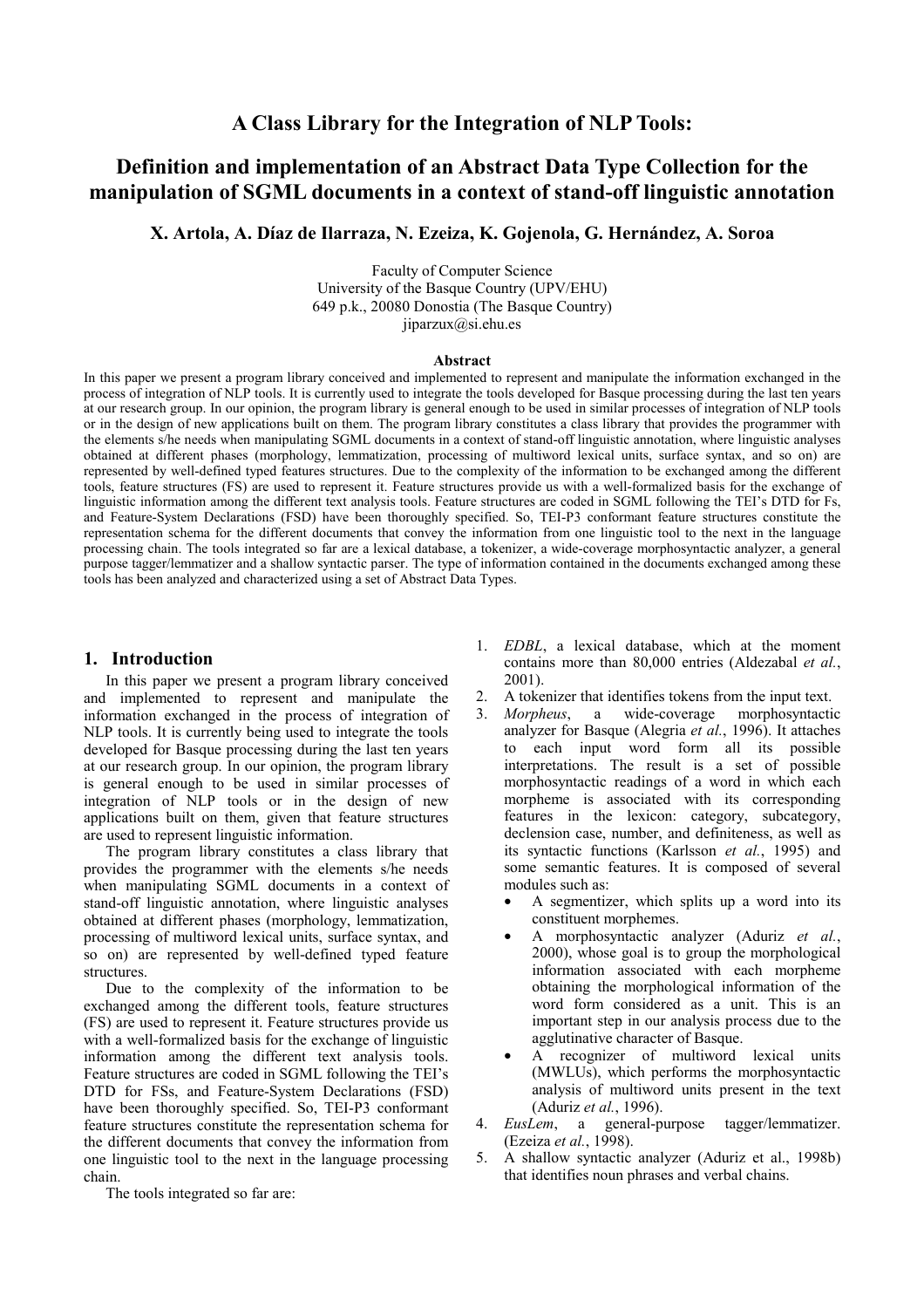The figure 1 shows the linguistic tools integrated and the information flow among them.

An overview of the I/O stream format between programs is presented in the next section. Section 3 explains by means of an example the use of feature structures to interchange complex linguistic information and gives some details of our representation. Section 4 describes the library of programs as a repository of Abstract Data Types on Feature Structures and other entities related to the SGML documents to be manipulated. The final section presents some conclusions.

### **2. An I/O stream format between programs**

The figure shows the integration of the lexical database, the tokenizer, *Morpheus* -including the modules that perform the morphological segmentation, morphosyntactic treatment, treatment of MWLUs and morphosyntactic treatment of MWLUs-, *EusLem*, and the shallow syntactic analyzer emphasizing that the communication among the different processes is made by means of SGML documents (*.sgm* files). As in Figure 1, here also thick line-border rectangles are used to represent processes.

Having an SGML-tagged input text file (*.sgm*), the tokenizer takes this file and creates, as output, a *.w.sgm* file, which contains the list of the tokens recognized in the input text. The tokenized text (*.w.sgm*) is of great importance in the rest of the analysis process, in the sense that it intervenes as input for different processes.

After the tokenization process, the segmentizer takes as input the tokenized text and the general lexicon issued from the lexical database, and will produce two documents: a *.seg.sgm* file, which contains the different segmentation analyses (FSs describing the different morphemic segments found in each word token), and a *.seglnk.sgm* file containing the links between the tokens in the *.w.sgm* file and their corresponding analyses (one or more) in the *.seg.sgm* file.

After that, the morphosyntactic treatment module included in *Morpheus* takes as input the output of the segmentation process to produce its result: the collection of morphosyntactic analyses (FSs) corresponding to the input text (*.morf.sgm*). The morphosyntactic treatment module processes the *.seglnk.sgm* file issued in the previous phase producing a *.morflnk.sgm* file that contains now the links between the tokens in the *.w.sgm* file and their corresponding analyses (one or more) in the *.morf.sgm* file. This file will be later enriched by the MWLUs' treatment module. This module, included also in *Morpheus,* performs the processing of multiword lexical units, and produces a *.mwlnk.sgm* document which describes, by means of a collection of  $\langle$ link> elements, the structure of the MWLUs identified in the text. This module has obviously access to: (a) the *.morf.sgm* file, in order to be able to remove some single-word analysis FSs in the cases that MWLUs are unambiguously recognized, and (b) the *.morflnk.sgm* file, into which it will add the links between the *.mwlnk.sgm* file and the *.morf.sgm* file<sup>1</sup>.

 $\overline{a}$ 

The treatment of MWLUs is finally completed by the MWLUs' morphosyntactic treatment module.



Figure 1. Detailed information flow between the analysis tools.

The file containing the morphosyntactic analysis FSs, the *.mwlnk.sgm* file, the *.morflnk.sgm* file, and the output of the tokenizer constitute the input of the lemmatizer.

The lemmatizer produces two more files: *.lem.sgm* that contains the lemmatization FSs corresponding to the input text, and *.lemlnk.sgm* that stores the links between the tokens and their corresponding lemmatization analyses, plus, in the case of MWLUs, the links between the MWLU's formation denoting links (*.mwlnk.sgm*) and their corresponding lemmatization analyses<sup>2</sup>. It is also capable of updating the *.mwlnk.sgm* file if, due to the disambiguation performed, it has to remove some of the links previously included in it.

### **3. Using feature structures to interchange complex linguistic information**

 $\overline{a}$ 

structure denoting links (in the *.mwlnk.sgm* file) with its corresponding analyses in the *morf.sgm* file.

 In fact, the lemmatizer also gives some information about the syntactic functions corresponding to the word and multiword tokens recognized in the text. This information comes in part from the lexicon, and it is enriched in the lemmatization process by applying Constraint Grammar mapping rules. It is represented by means of two documents, a library of the different syntactic functions (*.sf.sgm*) and the corresponding link file (*.sflnk.sgm*) that attach, in this case, the token, the lemmatization identifier, and the syntactic function identifier. The purpose of this information is obviously to be used in the syntactic analysis of the sentence that is outside the scope of this paper; because of that, these documents are not represented in the figure.

<sup>1</sup> The links between the *.mwlnk.sgm* file and the *.morf.sgm* file represent the MWLU analyses found in the text. In this case, they do not link tokens with their analyses, but a MWLU's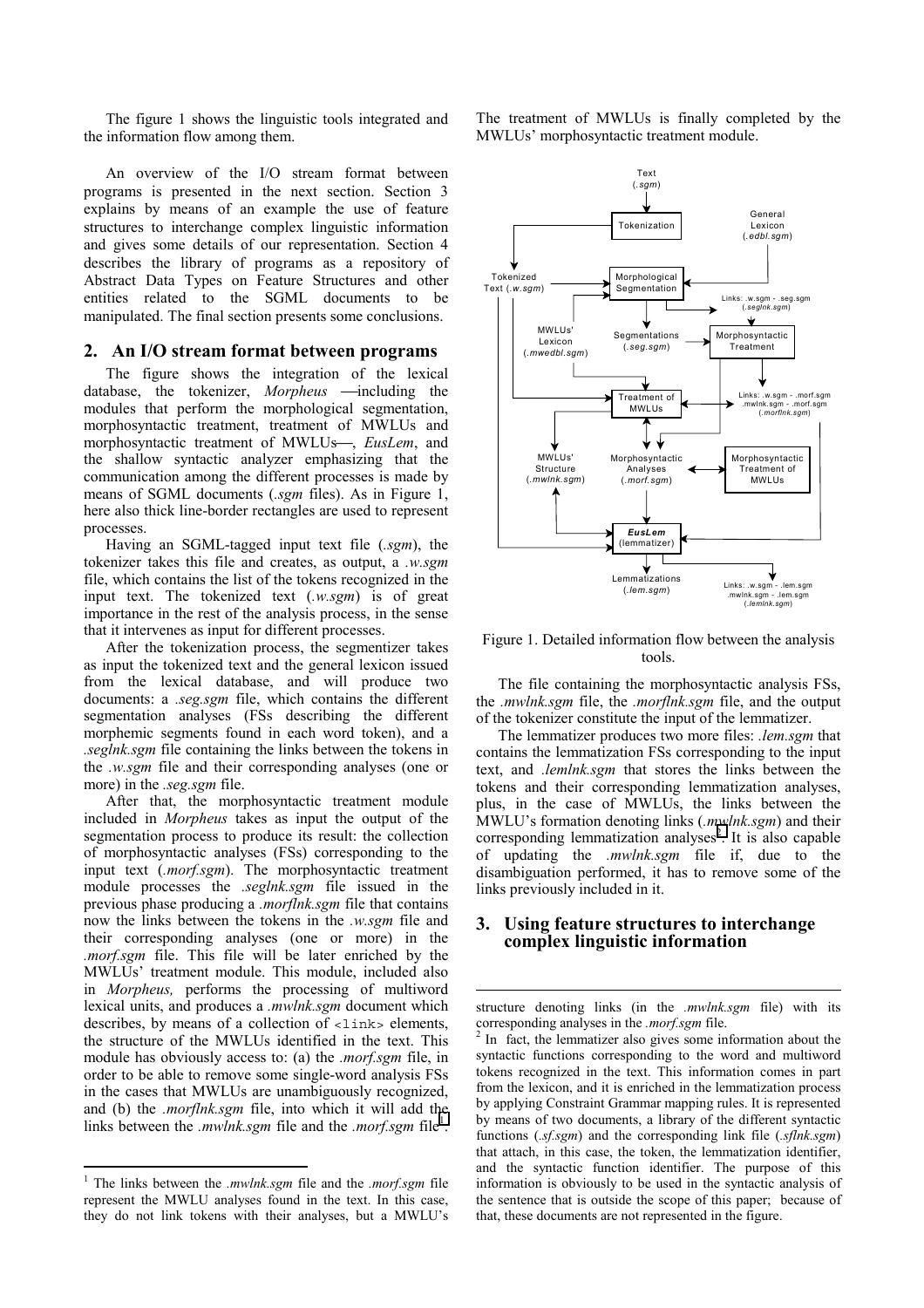We decided to use feature structures to represent the information to be interchanged among the linguistic tools. The use of feature structures quickly spread to other domains within linguistics since Jakobson (1949) first used them for the representation of phonemes. The ability of feature structures to serve as a general-purpose linguistic metalanguage led us to use them as the basis of our encoding.

The feature structures in the integrated system are coded following the TEI's DTD for FSs, and they fulfill the Feature-System Declarations (FSD) that have been thoroughly described for all the inputs/outputs in the tool pipeline.

The example (Figure 2) represents a partial view of the output of the segmentizer for the derivative word form *softwaregileek* (Basque term for *software makers* in the ergative case). The word form *softwaregileek* can be split up in two different ways:

```
a) softwaregile + ek
```
b) software + gile + ek

The first one reflects the case in which *softwaregile* is analyzed as a lexicalized term (the information about the constituents of the word then comes from EDBL). As can be seen in the figure, in this case the two constituents of the word are represented by two  $\lt$  fs> elements:  $\lt$  fs type="lemma"> and <fs type="morpheme">3. In the second case (not in the figure), the number of constituents is three: two parts of the lemma (the root and the lexical suffix) and one declension morpheme.

A linguistic analysis may consist of many different types of <fs> elements, each of which may group together different types of <f> elements. In order to distinguish among the different types of  $\langle$  f s> elements, a type attribute that specifies the FS type is provided (for instance, see the "lemma" and "morpheme" FS types in Figure 3).

As a last example (Figure 3), we show a partial view of the output of the lemmatizer for the same word form (*softwaregileek*), in which the resultant FS shows a much simpler structure, and where one of the interpretations has been removed by the morphological disambiguation process (part of *EusLem*).

### **3.1. Our representation**

 $\overline{a}$ 

A key issue in software development in NLP tasks is the definition of a framework for linguistic knowledge representation. Such a framework has to satisfy needs entailed by the different tools and has to be general enough (Basili et *al.*, 1998). It is not trivial to adopt a formalism to represent this information. Different approaches have been considered for this task. Some of them as ALEP (Simkins, 1994), Advanced Language Engineering Platform, can be considered the first integrating environment for NLP design. All the components (linguistic information, processing modules and resources) are homogeneously described using ALEP User Language (AUL) based on a DAG formalism.

Others, like GATE (Cunningham, *et al*., 97) and Calypso (Zajac, 1998) represent textual information by using the notion of textual annotation firstly introduced in the TIPSTER project (Grisham., 1997). In other solutions, the linguistic information is added in the form of markup, SGML/XML, like in LT-NSL (Thompson *et al*. 1996) and Sissa (Lavelli *et al*. 2001). XML is acquiring more and more relevance in this area, as the solutions using it are becoming very popular, e.g. XCES (Ide *et al*. 2000), an XML-based encoding standard for linguistic corpora; LT-XML, the XML version of LT-NSL; ATLAS (Bird *et al*. 2000), an architecture for linguistic annotation*.* In our case the representation is modeled as a collection of abstract data types that have been implemented as classes in C++, using LT-NSL functions. As a result, we have built a library of programs designed in the process of the integration of linguistic tools, developed following the TEI P3 guidelines. These Abstract Data Types constitute a library of programs that follow the TEI P3 guidelines and are used to integrate the different linguistic tools mentioned earlier.

Within a framework of stand-off linguistic annotation, the output of each of the analysis tools may be seen as composed of several documents that, in our most complex case, constitute a five-document set. Looking at the characteristics of the information to be manipulated, different groups of documents have been identified. We define abstract data types to represent each information type. The abstract data types specify the possible values and their operations (their behavior). Next we will show the information types identified:

- 1. Text elements found in the input: the list of lexical instances or single-word tokens issued from the tokenizer. They are represented by the SGML <w> element (with its correspondent W class). W-class objects are groups together in a WL class.
- 2. Description of the structure of multiword lexical units: the collection of "multiword tokens" identified in the input. The **MWStruct** class represents the constituents of a multiword units. MWStructL represents the list of MWStruct objects.
- *3.* Analysis collection: A library of the analyses (FSs) corresponding to the tokens in the given input text through the different analysis phases. Several classes have been defined here: FS (feature structure class),  $FL$  (list of features of a feature structure),  $\underline{F}$  (feature class),  $\underline{FVL}$  (the list of values of a feature), FValue (the value of a feature), and so on. A list of  $\leq$  fs> elements is represented by the class FSL. Figure 5 w shows the set of classes (abstract data-types) defined in this group. This information is found in the following files: *.seg.sgm, .morf.sgm and .lem.sgm.*
- 4. Links from the text elements to their corresponding analysis or analyses. The list of all links will be a list of <link> elements, identified in our system by the LinkL class. The files

 $3$  An <fs> element represents a feature structure. It is composed by a set of features and their values, represented by  $\langle$  f > elements. The element <Lemma> is used to distinguish the lemma-constituent morphemes from the inflection morphemes, which are described by means of <Morpheme> elements.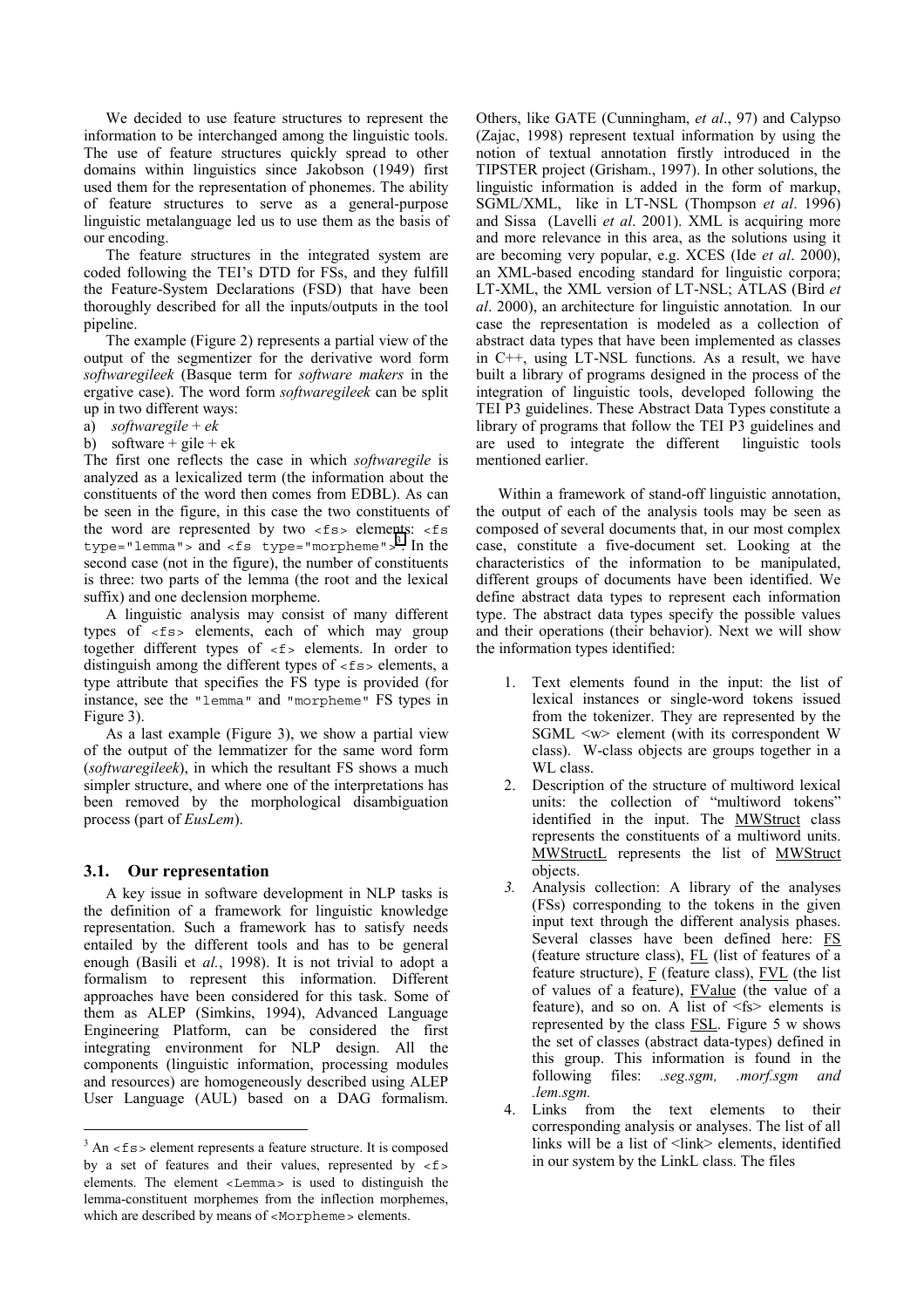```
<sub>etci.2></sub></sub>
  ...<p><fs type="Segmentation"> <!-- first segmentation: softwaregile + ek -->
      <f name="Form"><str>softwaregileek</str></f>
      <f name="Lemma-Morphemes" org="list">
         <fs type="Lemma">
           <f name="TWOL"><str>softwaregile</str></f>
           <f name="Unit">
             <fs type="Key">
               <f name="Entry"><str>softwaregile</str></f>
                <f name="Homograph-Id"><nbr value="0"></f>
             \langlefs>
           \langle / f ><f name="Features">
             <fs type="Feature-List">
                <f name="POS"><sym value="NOUN"></f>
                ...
                <f name="ROOT">
                  <fs type="Key">
<f name="Entry"><str>software</str></f>
                    <f name="Homograph-Id"><nbr value="0"></f>
                  \langle fs>
                \langle / f ><f name="SUFL" org="list">
                  <fs type="Key">
<f name="Entry"><str>gile</str></f>
                    <f name="Homograph-Id"><nbr value="1"></f>
                  \langle fs>
         <fs type="Morpheme">
           <f name="TWOL"><str>ek</str></f>
<f name="Unit">
             <fs type="Key">
               <f name="Entry"><str>ek</str></f>
                <f name="Homograph-Id"><nbr value="1"></f>
             \langlefs>
           \langle / f ><f name="Features">
             <fs type="Feature-List">
               <f name="POS"><sym value="DEC"></f>
               <f name="CASE"><sym value="ERG"></f>
    \frac{1}{5}.
           <!----------------- end of first segmentation ------------------>
  \langle/p>
  <p>
    <fs type="Segmentation"> <!-- second segmentation: software + gile + ek --> ...
    </fs> <!---------------- end of second segmentation --------------------->
  \langlen>
\langletei.2>
```
Figure 2. Multiple segmentations for *softwaregileek*.

*.seglnk.sgm, .morflnk.sgm, .lemlnk.sgm* contain the different links created as a result of the output of some of the tools described earlier.

5. Documents: collections of text elements -single and multiword-, analyses, and links. We differentiate four different document types at the moment : A document containing a list of text elements (*WSGMDoc)*, a document containing a list of analysis (*ASGMDoc*), a document containing a list of links (*LnkSGMDoc*)and a document containing a list of multiword unit (*MWSGMDoc*).

All of them contain, apart of their specific information, data about the characteristics of the document such as date of creation, author, sources, relation with other documents etc.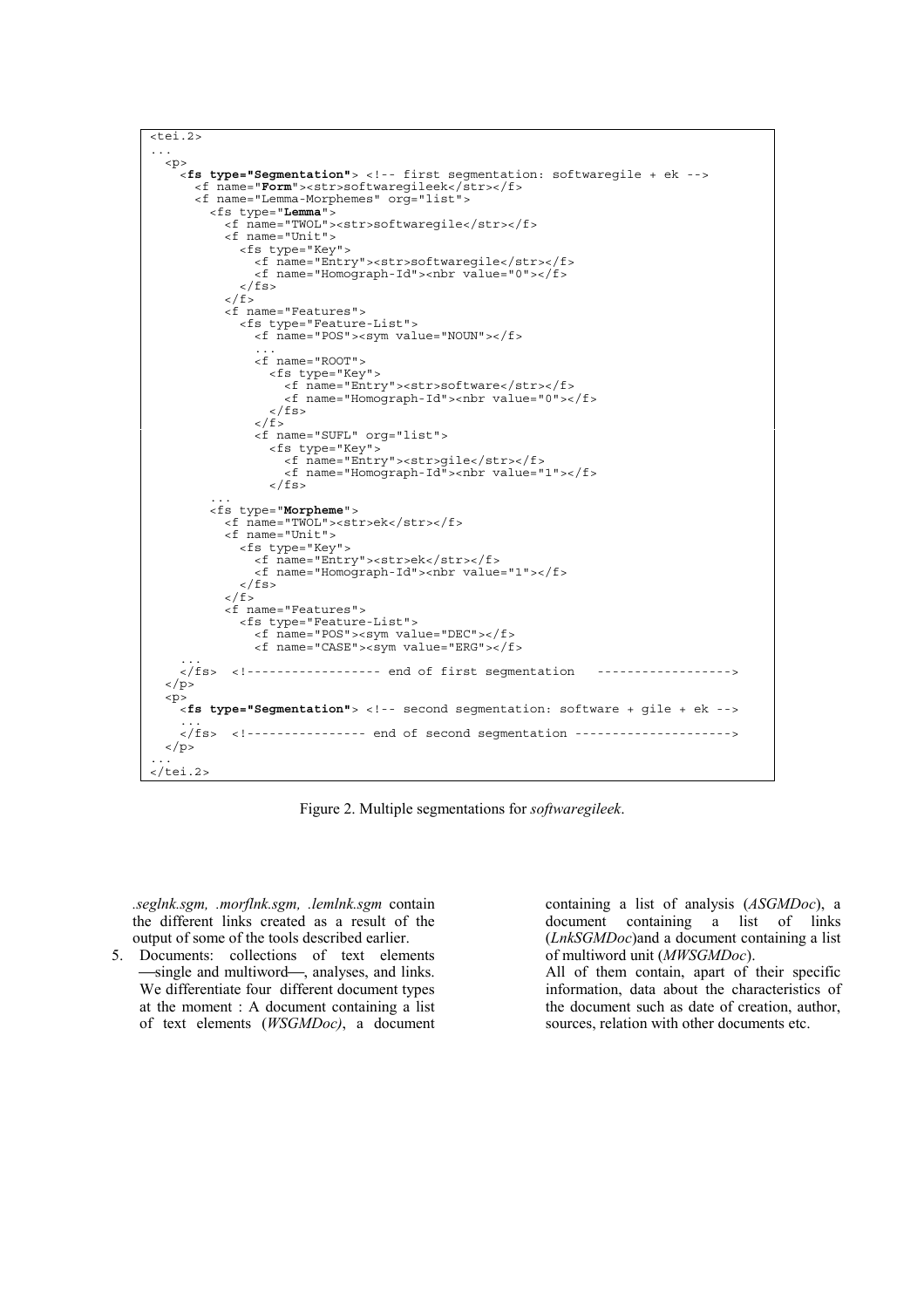

Figure 3. Disambiguated output of the lemmatizer.



Figure 4. Set of classes (abstract data-types) defined in the analysis collection.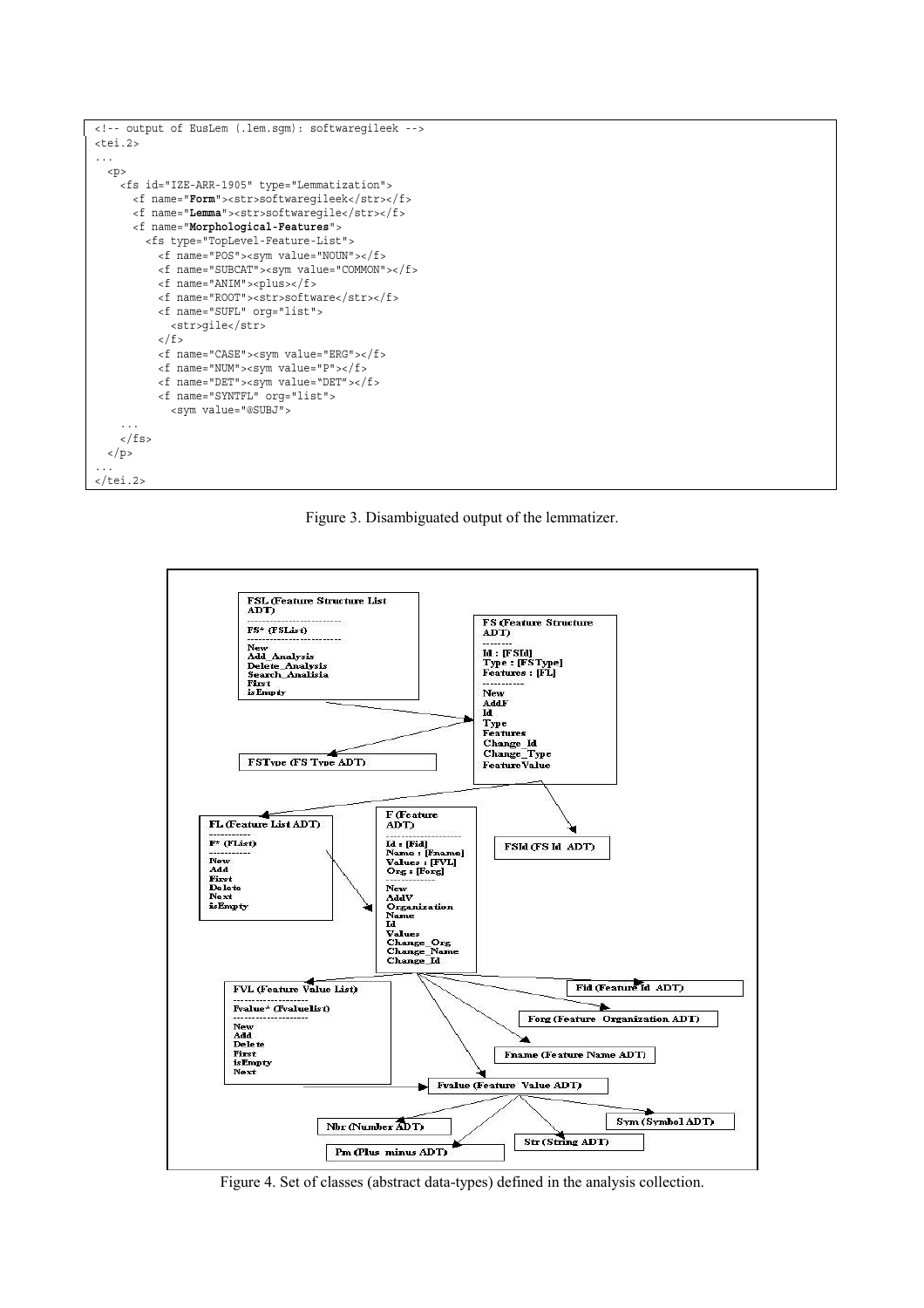### **4. A repository of Abstract Data Types on Feature Structures**

In this section we present the library designed in order to facilitate the work with the FSs and related classes describing the linguistic information in our integrated system. The different elements used in it have been characterized as Abstract Data Types (ADT). As is well known, the theory underlying ADTs gives the user a way to describe which kind of values belong to a particular type, and to determine precisely the set of operations that can be performed on them.

As a result of the analysis of the characteristics and structure of the different data used as input and output of the analysis tools, we have identified the different ADTs intervening, and we have consequently implemented several library modules to encapsulate them. The set of packages implemented provides internal representation and operations for the following types among others: FS, FSD, Link, MWLink, Feature, Value, FSId, FSList, FList, LList, and so on.

 These packages offer the necessary operations the different tools need to perform their task when recognizing the input and producing their output.

These functions allow:

- a) getting the necessary information from an SGML document containing tokens, links, multiword structure links or FSs;
- b) producing with ease the corresponding output according to a well-defined SGML description.

In Figure 5 we show a partial view on the specifications of the FS (feature structure) ADT. Values of this type are represented by triples (Id, Type and Features). Each component of the triple is an attribute whose value belongs to another ADT. So, the Id component belongs to the FSId ADT, the Type component to the FSType ADT, and, finally, the Features component to the FList (features list) ADT. Each one of these ADTs has been specified elsewhere in the same way.

As can be seen in the figure, the operations defined in the FS ADT are the following:

- FEATURE\_STRUCTURE (type's constructor): builds up an FS object given the type and, optionally, an identification and a feature list.
- ADD F: adds a new feature to the feature structure.
- ID, TYPE and FEATURES: operations that give access to the feature structure attributes.
- EQUAL, COPY and so on: perform different actions on the feature structure. The first one examines two FSs saying whether they represent the same object; COPY will reproduce an FS object to another FS.

The ADTs' library has been implemented in C++, following an object-oriented methodology. For the implementation of the different operations we make use of the LT NSL system (McKelvie *et al.,* 1997), a tool architecture for SGML-based processing of text corpora. The current release of the library works on Unix (Solaris 2.5).

```
FS Abstract Data
T
FS::
Id: FSId
                      1
 Type:
 Features:
Operations
FEATURE STRUCTURE ([Id: FSId]; Type: FSType; [Feature List:
FStruct: FS
 pre
 post Id (FStruct) = Id & Type (FStruct) =
(Features = [] or Features (FStruct) =
ADD F (FStruct1: FS; F1: F) FStruct2:
pre
post Features (FStruct2) = Features • F1
ID (FStruct: FS) Id:
pre
post Id = Id
TYPE (FStruct: FS) Type:
pre
 post Type = Type truct)
FEATURES (FStruct: FS) Feature List:
pre
 post Feature_List = Features
ID_MODIFY (FStruct1: FS; Id: FSId) FStruct2:
 pre
post Id = Id
FEATURE VALUE (FStruct: FS; N: FName) V:
post (exists I in indseatures (FStruct) | Name (Features (I)) = N & (V = Value (Features (FStruct) (I))) or V =
COPY (FStruct1: FS) FStruct2:
pre
 post FStruct2 =
EQUAL (FStruct1: FS; FStruct2: FS) B:<br>pre
 post B = (FStruct2 = Struct1)
```
Figure 5. Formal specification of the FS Abstract Data Type.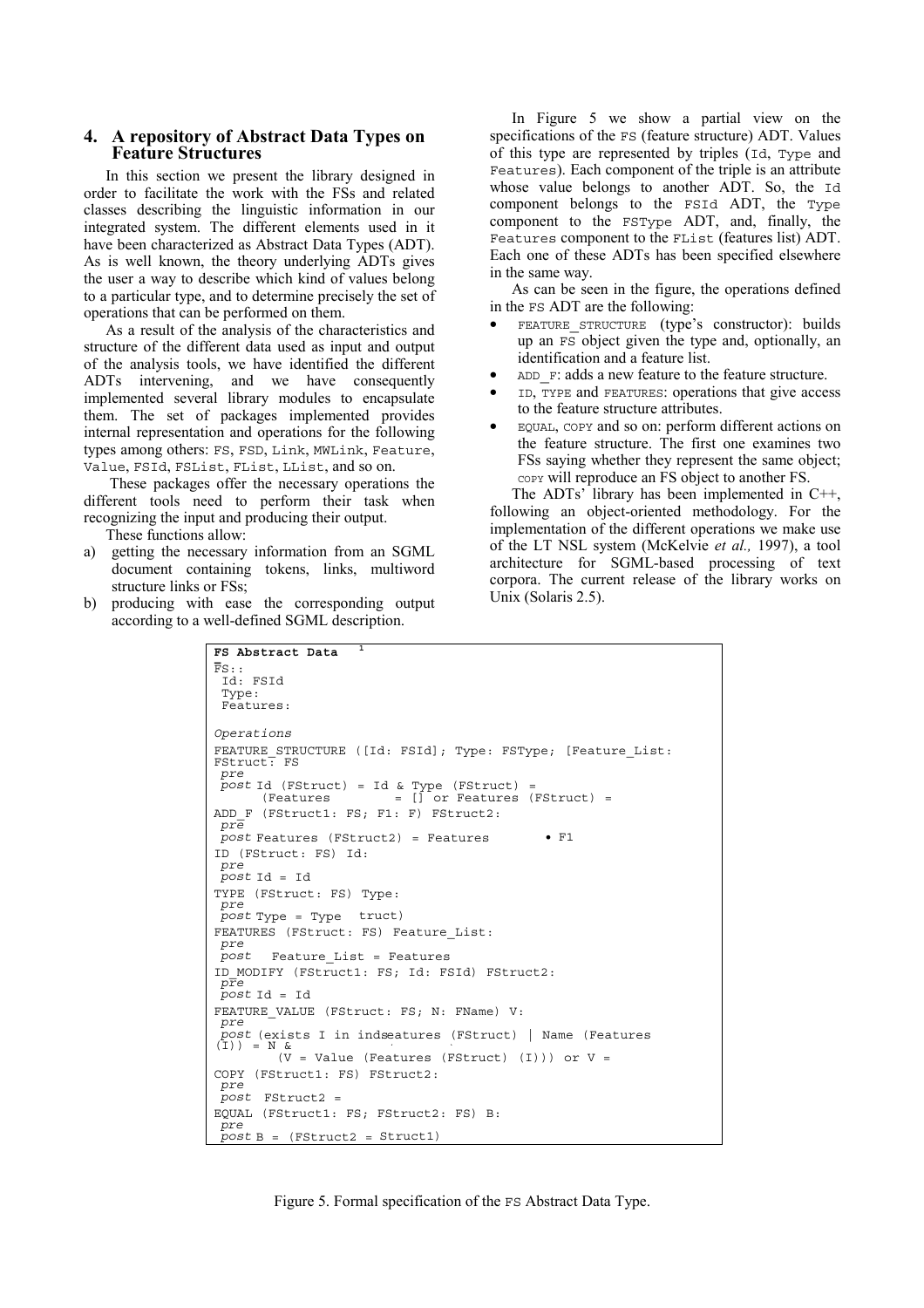### **5. Conclusion and future work**

A central issue in the software development in NLP is the definition of a framework for linguistic knowledge representation. Such representation has to satisfy different needs and has to be general enough. Different approaches have been considered for this task. In our case, we make usage of TEI conformant feature structures (FS) coded in SGML to represent any kind of linguistic information related to a text.

SGML as an I/O stream format provides a formal framework for the internal processing. Besides of forcing us to define formally the input and the output of the tools used for the linguistic analysis of texts, it facilitates the future integration of new tools into the analysis chain and the construction of applications based on these tools.

We defined each entity as an abstract data-type characterized by joining data and their corresponding behavioral aspects. Each abstract data-type has been implemented as a class in C++ and using LT/NSL functions. As a result, we have built a library of programs designed in the process of the integration of linguistic tools, developed following the TEI P3 guidelines.

The library has shown its capability to map different formalisms of linguistic representation and output from different tools (a lexical database describing language morphology using the two-level morphology formalism, a lemmatizer, etc.). This lead us to think that other processes and formalisms could be easily integrated, for example, the syntax level, where we are already working on.

The current release of the library works on Unix (Solaris 2.5). In a near future, and considering that XML is beginning to be widely used for linguistic tagging tasks, we are planning to update our framework to XML in an integrated and distributed environment for linguistic applications using CORBA technology.

### **6. Acknowledgements**

This work is being carried out in the project G19/99, supported by the University of the Basque Country and by the Spanish Ministry.

#### **7. References**

- Aduriz I., Aldezabal J.M., Artola X., Ezeiza N.,Urizar R., 1996. Multiword Lexical Units in EUSLEM: a lemmatiser-tagger for Basque. In *Proc. in Computational Lexicography (Complex'96)*, 1-8. Linguistics Institute, Hungarian Academy of Sciences. Budapest (Hungary).
- Aduriz I., Agirre E., Aldezabal I., Alegria I., Ansa O., Arregi X., Arriola J.M., Artola X., Díaz de Ilarraza A., Ezeiza N., Gojenola K., Maritxalar A., Maritxalar M., Oronoz M., Sarasola K., Soroa A., Urizar R., Urkia M., 1998. A Framework for the Automatic Processing of Basque. In *Proc. of the First Int. Conf. on Language Resources and Evaluation*. Granada (Spain).
- Aduriz I., Aldezabal I., Ansa O., Artola X., Díaz de Ilarraza A., Insausti J. M., 1998. EDBL: a Multi-Purposed Lexical Support for the Treatment of Basque. In *Proc. of the First Int. Conf. on Language Resources and Evaluation*, vol II, 821-826. Granada (Spain).
- Aduriz I., Agirre E., Aldezabal I., Arregi X., Arriola J.M., Artola X., Gojenola K., Maritxalar A., Sarasola K., Urkia M., 2000. A Word-Level Morphosyntactic Grammar For Basque. In *Proc. of the Second Int. Conf. on Language Resources and Evaluation*. Athens (Greece).
- Aldezabal I., Ansa O., Arrieta B., Artola X., Ezeiza A., Hernandez G., Lersundi M., 2001. EDBL: a General Lexical Basis for the Automatic Processing of Basque. In *Proc. of IRCS Workshop on linguistic databases*. Philadelphia (USA).
- Alegria I., Artola X., Sarasola K., Urkia M., 1996. Automatic morphological analysis of Basque. *Literary & Linguistic Computing*, 11, no. 4, 193-203.
- Basili, R., Di Nanni, M., Pazienza, M.T., 1998. Engineering of IE Systems: An Object-oriented approach. *Information Extraction: Towards scalable, Adaptable Systems*. M.T. Pazienza (Ed.). Springer Verlag LNAI 1714.
- Bird, S., Day, D., Garofolo, J., Henderson, J., Laprun, C. Liberman, M., 2000. ATLAS: A Flexible and Extensible Architecture for Linguistic Annotation. In *Proceedings of the Second International Language Resources and Evaluation Conference*. Paris (France).
- Cunningham H., Wilks Y., Gaizauskas R., 1997. GATE -- a TIPSTER-based General Architecture for Text Engineering. In *Proceedings of the TIPSTER Text Program (Phase III) 6 Month Workshop, DARPA*. Morgan Kaufmann. California
- Ezeiza N., Aduriz I., Alegria I., Arriola J.M., Urizar R., 1998. Combining Stochastic and Rule-Based Methods for Disambiguation in Agglutinative Languages. In *Proc. COLING-ACL'98*, 10-14. Montreal (Canada).

Goldfarb, C.F. *The SGML Handbook*. Prentice Hall Iberia. SRL, Madrid 1999.

- Grishman, R., 1997. TIPSTER Architecture Design Document Version 2.3. *Technical report, DARPA*. [http://www.itl.nist.gov/div894/894.02/related\\_project](http://www.itl.nist.gov/div894/894.02/related_projects/tipster/) [s/tipster/.](http://www.itl.nist.gov/div894/894.02/related_projects/tipster/)
- Ide, N., Bonhomme, P., Romary, L., 2000. XCES: An XML-based Encoding Standard for Linguistic Corpora. In *Proceedings of the Second International Language Resources and Evaluation Conference*. Paris (France).
- Ide N., Véronis J. (eds.), 1995. *Text Encoding Initiative. Background and Context.* Kluwer Academic Pub.
- Jacobson R., 1949. The Identification of Phonemic Entities. *Travaux du Cercle Linguistique de Copenhague*, 5, 205-213.
- Karlsson F., Voutilainen A., Heikkilä J., Anttila A., 1995. *Constraint Grammar: A Languageindependent System for Parsing Unrestricted Text*. Mouton de Gruyter.
- Lavelli A., Pianesi F., Maci E., Prodanof I., Dini L., Mazzini G., 2001. SiSSA - A Software Infrastructure for Developing Distributed NLP Applications. In *Proceedings of the Workshop on Modular*